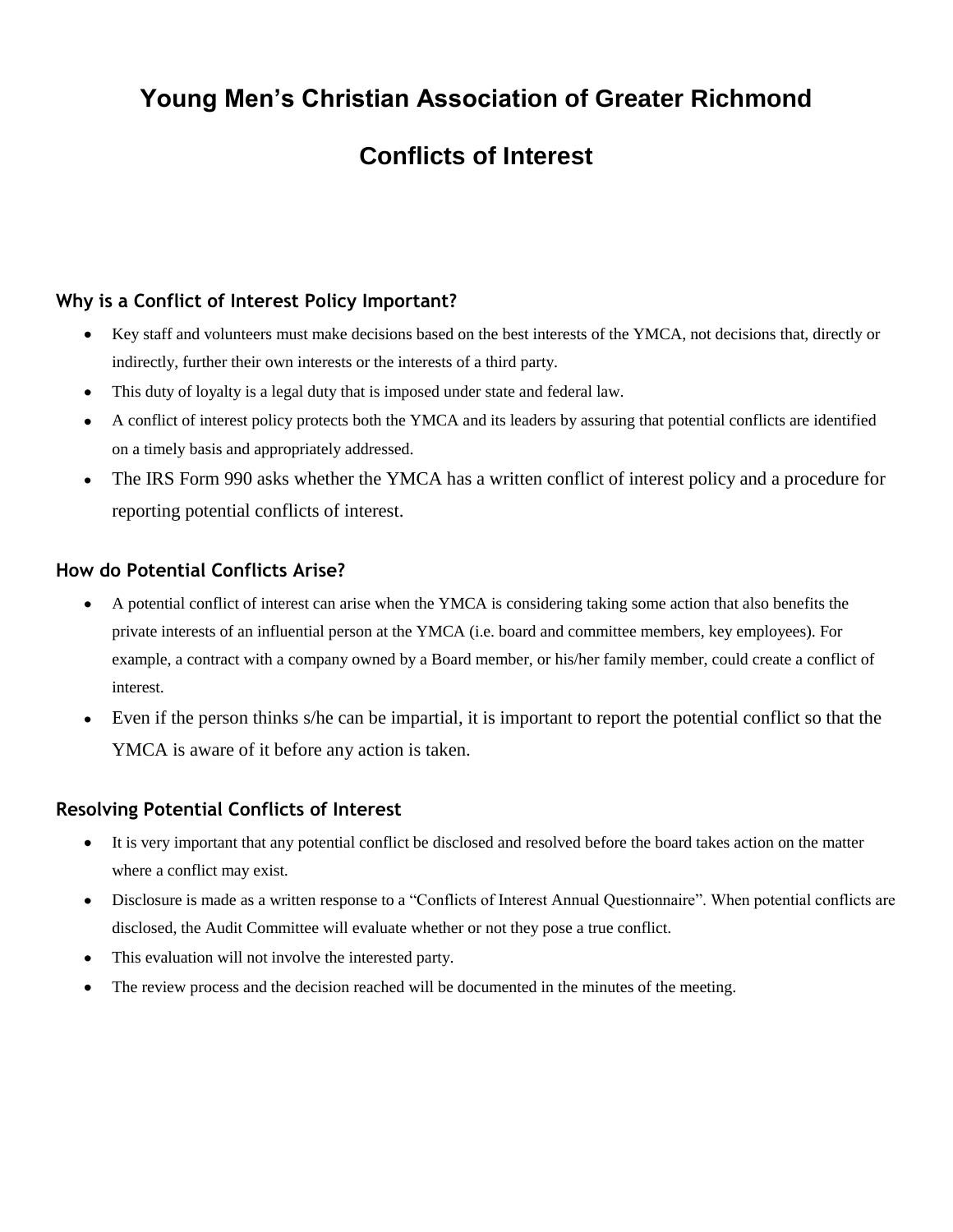# **Reporting Potential Conflicts of Interest is Important**

- Because YMCA leaders are also often business leaders who have relationships with the YMCA, it is not unusual for  $\bullet$ potential conflicts of interest to occur.
- It is important to report all potential conflicts of interest so that the YMCA has complete transparency when making  $\bullet$ decisions.
- If the YMCA makes a decision without knowing all the facts, it can lead to public embarrassment, legal penalties and  $\bullet$ loss of public trust.
- A reporting procedure and Annual Questionnaire require YMCA leaders to be forthcoming in notifying  $\bullet$ the YMCA of any potential conflict of interest so that the YMCA's integrity and reputation are not harmed by real or perceived inappropriate conduct.

# **Duty of Continuous Reporting**

- $\bullet$ **All YMCA leaders must understand that the "duty to disclose" is continuous.**
- $\bullet$ If any potential conflict of interest arises after the Annual Questionnaire has been submitted, it should be disclosed in writing to the Chief Financial Officer.
- Failure to timely and adequately respond to the Annual Questionnaire, or to make any subsequent disclosure, is  $\bullet$ grounds for board action.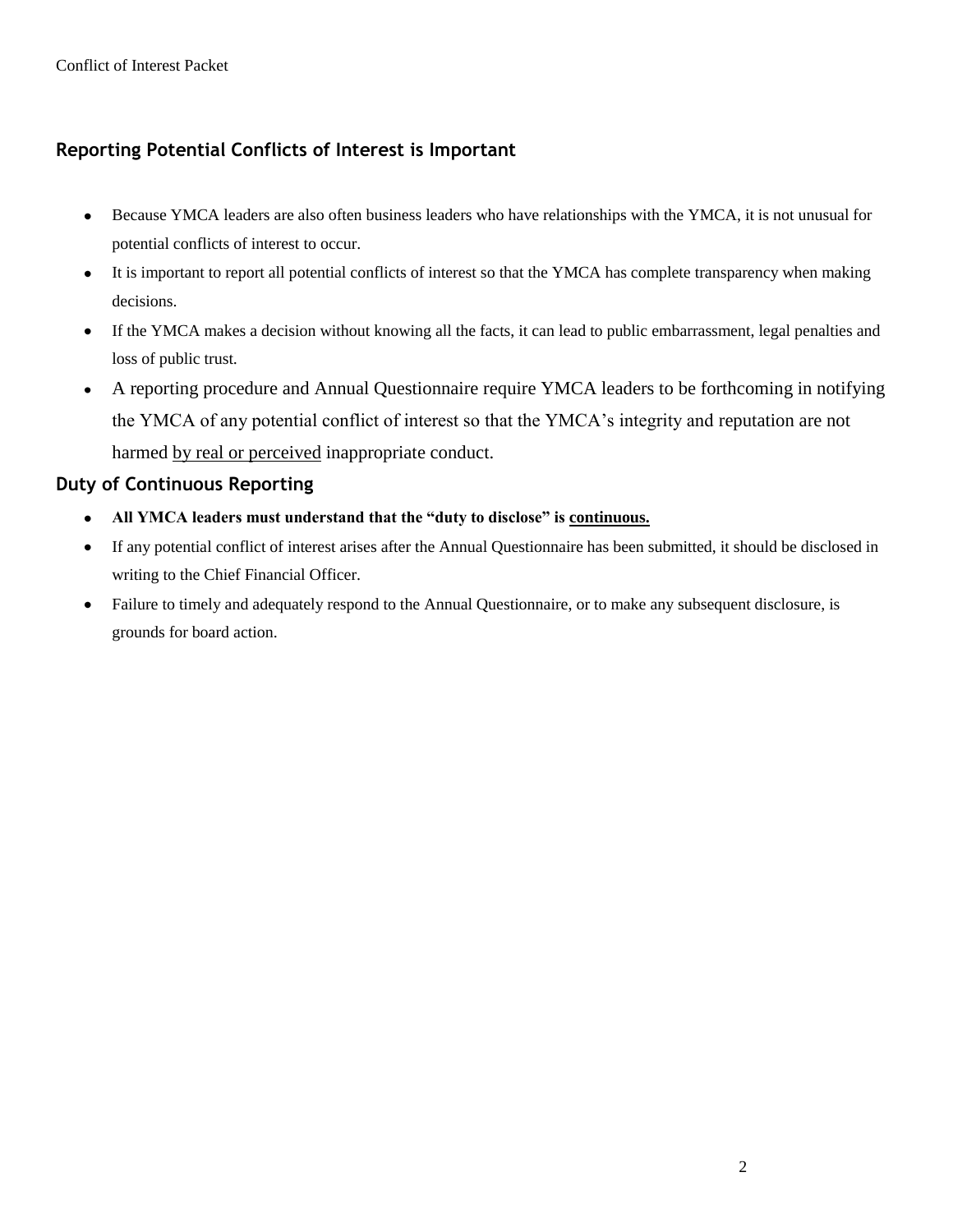# **Young Men's Christian Association of Greater Richmond**

# **Conflict of Interest Policies and Procedures**

#### **I. PURPOSE OF THE CONFLICT OF INTEREST POLICY**

The purpose of this conflict of interest policy of the Young Men's Christian Association of Greater Richmond, hereinafter referred to as "YMCA", is to protect the YMCA when it is contemplating entering into a contract, transaction or arrangement that has the potential for benefiting the private interest of a "Significant Person" (as defined below). This Policy is intended to supplement, but not replace, any applicable state and federal laws governing conflict of interest applicable to nonprofit and charitable organizations.

#### **II. STATEMENT OF POLICY**

Directors, officers, employees and volunteers of the YMCA shall adhere to the highest standards of honesty, ethics, propriety, good faith and fair dealing in all activities relating to the YMCA.

Compliance with the YMCA's Conflict of Interest Policies and Procedures is a condition of employment or service to the YMCA.

No YMCA director, officer, employee or volunteer or "Family Member" (as defined below) shall accept gifts, entertainment, discounts, benefits, gratuities, or favors of any kind from any person, firm or corporation with whom the YMCA is a party to a contract, transaction or arrangement, or with whom the YMCA is contemplating entering into a contract, transaction or arrangement, which could reasonably be expected to influence, or create the appearance of influencing the individual's actions affecting the YMCA. This prohibition is not intended to preclude business meals or other nominal matters in the reasonable and ordinary course of business.

The YMCA will not engage in any contract, transaction or arrangement involving a "Conflict of Interest" (as defined below) without establishing appropriate safeguards to protect the interests of the YMCA. To that end:

- a. Each Significant Person must promptly, fully and timely comply with the disclosure requirements set forth in this policy, or as otherwise adopted by the Board of Directors or its Executive Committee in accordance with this policy.
- b. All material transactions, contracts or arrangements involving a Conflict of Interest must be reviewed by the Audit Committee ("Committee").
- c. The Committee must determine by a majority vote of disinterested persons that appropriate safeguards and/or actions are in place to protect the interests of the YMCA and are consistent with the purposes of this Policy.
- d. Where appropriate, the Committee shall seek advice of legal counsel.
- e. The Committee shall report to the Board of Directors of the YMCA ("Board"), at least annually, on the results of its review.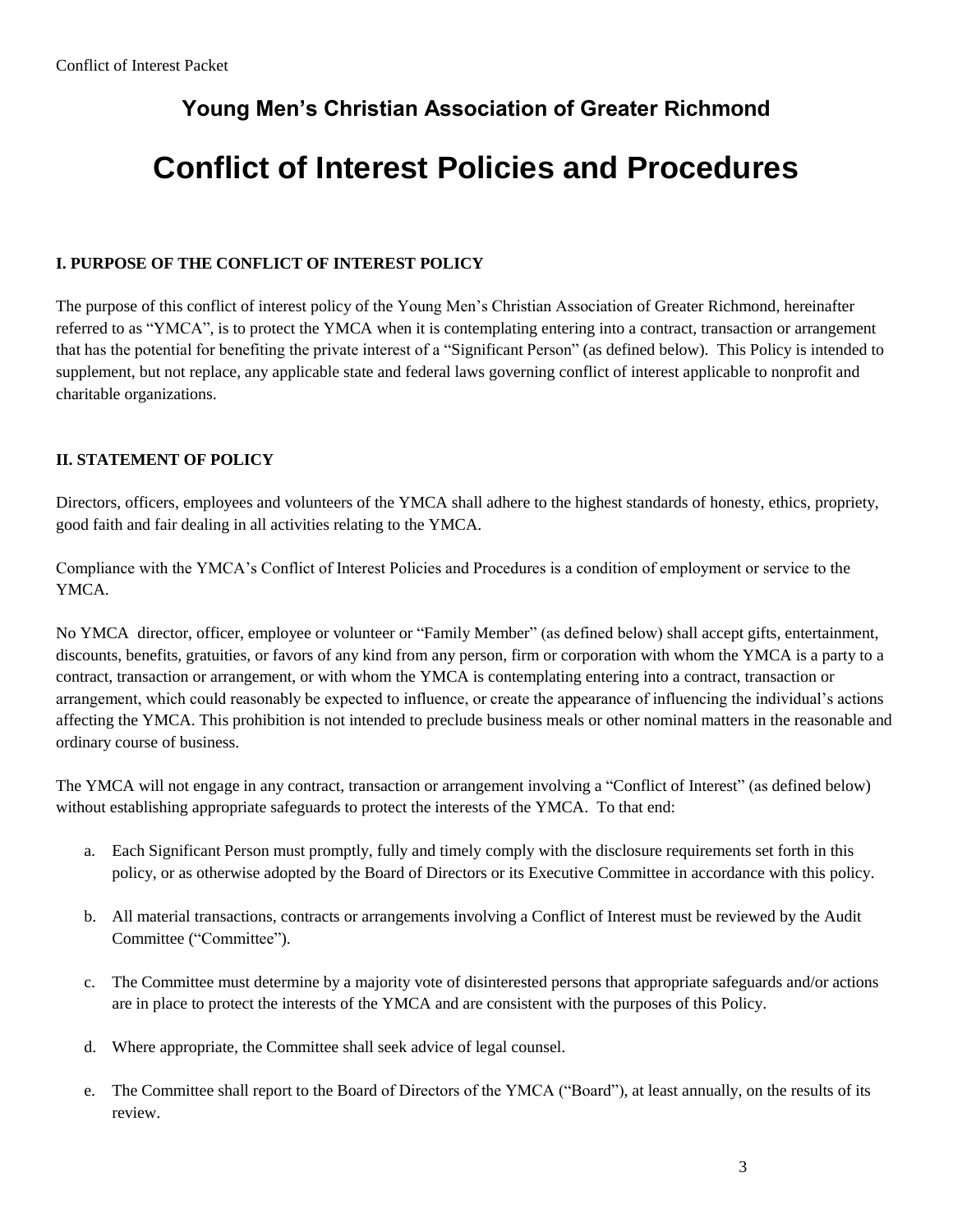### **III. DEFINITIONS APPLICABLE TO THE POLICY**

**Significant Person**. Any YMCA director, officer, "Key Employee" (as defined below) or member of a committee of the Board is a Significant Person. In addition, for purposes of implementation of this policy, Association Officers, Branch Executive Directors and any other volunteer or employee, at the request of the Audit Committee or at the discretion of the Chief Financial Officer, will be considered a Significant Person.

**Key Employee** Any persons, other than officers, directors, and trustees, who (a) had reportable compensation exceeding \$150,000 for the year (the "\$150,000 test"); (b) had or shared organization-wide control or influence similar to that of an officer, director, or trustee, or managed or had authority or control over at least 10 percent of the organization's activities (the "responsibility test"); and (c) were within that group of the organization's top 20 highest paid persons for the year who satisfied both the \$150,000 test and the responsibility test.

**Conflict of Interest.** A Conflict of Interest exists whenever a Significant Person has a "Significant Personal Interest" (as defined below) in a proposed contract, transaction or arrangement to which the Y may be a party.

**Significant Personal Interest.** A Significant Personal Interest exists if the Significant Person, directly or indirectly, through business, investment, or "Family Member" (as defined below), has a(n):

- a. ownership or investment interest in any entity with which the YMCA has a material contract, transaction or arrangement;
- b. compensation arrangement with the YMCA (other than salaries of YMCA employees);
- c. compensation arrangement with any entity or individual with which the YMCA has a material contract, a transaction or arrangement;
- d. potential ownership or investment interest in, or compensation arrangement with, any entity or individual with which the YMCA is negotiating (or is proposing to negotiate) a material contract, a transaction or arrangement; or
- e. fiduciary position (*e.g.,* member, officer, director, committee member), whether compensated or uncompensated, with another, unaffiliated organization (i) **which directly competes with the YMCA in terms of services or for charitable contributions;** or (ii) with which the YMCA has (or is proposing to enter into) a material contract, transaction or arrangement.

Compensation includes direct and indirect remuneration, consulting fees, board or advisory committee fees, honoraria, as well as gifts or favors that are not insubstantial.

*A Significant Personal Interest is not necessarily a Conflict of Interest.* Article V describes the procedure that will be used to decide whether or not a Conflict of Interest exists.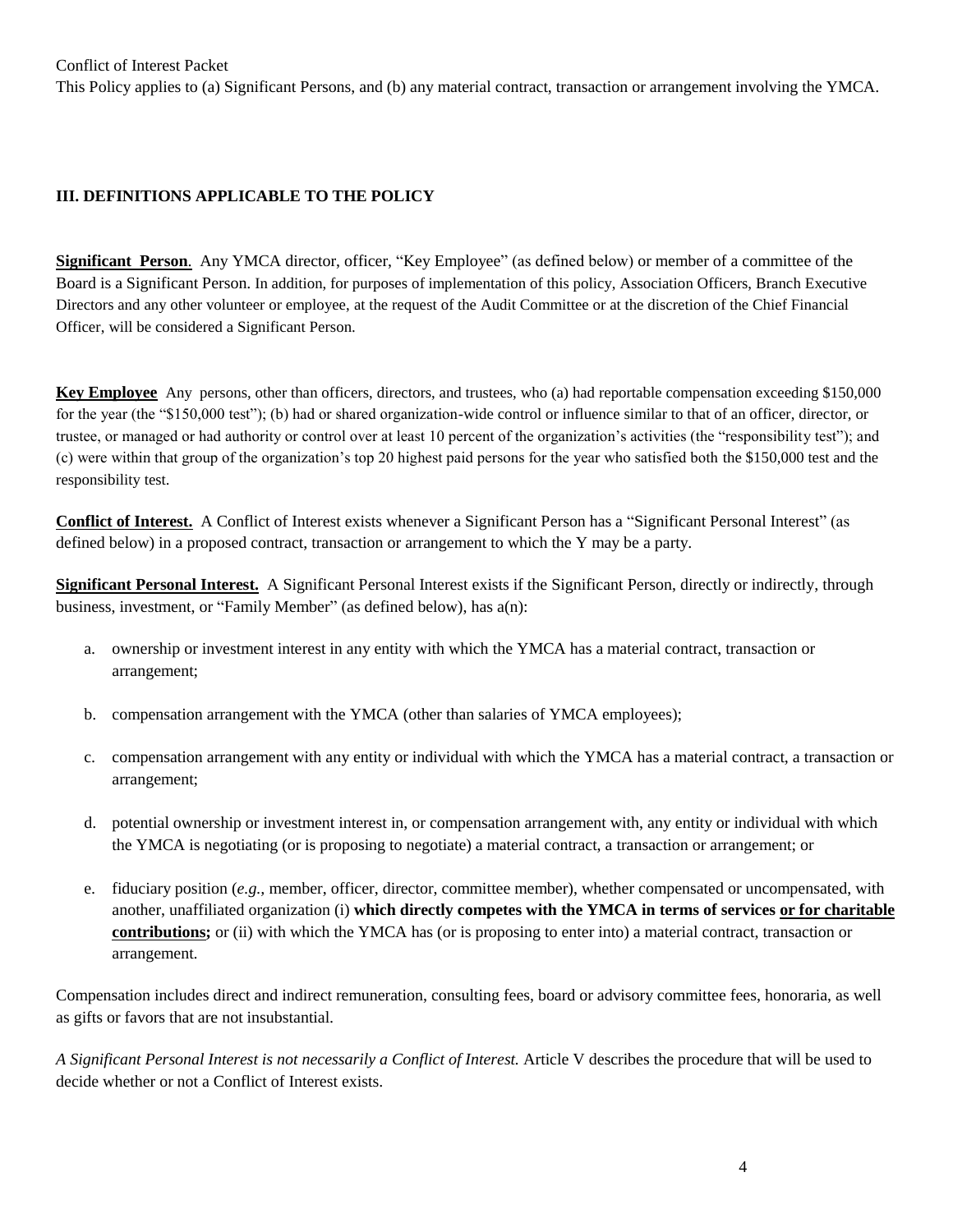a. the Significant Person's spouse;

b, a brother, sister, parent, grandparent, child, grandchild, or great grandchild (by whole or half blood) of the Significant Person or the Significant Person's spouse, or

c. the spouse of an individual listed in paragraph (b),

However, a Family Member includes individuals listed in paragraphs (a) and (b) (other than a child) *only* if the individual lives in the Significant Person's household, the Significant Person manages the individual's financial affairs, or the Significant Person is aware without special inquiry that the Family Member holds a particular Interest.

#### **IV. PROCEDURES FOR IDENTIFICATION OF POTENTIAL CONFLICTS OF INTEREST**

The process of administering the Questionnaire, summarizing the information and reporting Conflicts of Interest to the Committee is the responsibility of the Chief Financial Officer ("CFO") under the direction of the President & Chief Executive Officer.

**Annual Questionnaire.** Each Significant Person shall completely, accurately and timely submit the Conflict *of Interest Annual Questionnaire* (the "Annual Questionnaire") as instructed by the CFO.

**Duty to Disclose.** An Annual Questionnaire recipient must disclose the existence of any potential Conflict of Interest and be given the opportunity to disclose all material facts in order for the Committee to consider the proposed contract, transaction or arrangement. Such information must be provided so that decisions are made with full knowledge and understanding of the Significant Person's interest.

**Continuing Disclosures. If, after completion of the Annual Questionnaire, any Annual Questionnaire recipient becomes aware of anything that could give rise to a potential Conflict of Interest with respect to a proposed contract, transaction or arrangement involving the YMCA, the Annual Questionnaire recipient shall promptly disclose that interest to the CFO, who will inform the Committee of the disclosure for purposes of evaluation.**

# **V. PROCEDURE FOR DETERMINING WHETHER A CONFLICT OF INTEREST EXISTS**

The CFO will submit a confidential report to the Committee concerning any potential Conflict of Interest together with recommendations concerning the same. The Committee will make a report to the Board or its Executive Committee, including recommendations for any actions to be taken by the Board or Executive Committee.

The Committee shall determine by a majority vote of disinterested directors whether the disclosed interest may result in a Conflict of Interest after meeting, discussing and voting on the matter. The Committee shall:

- a. review responses to the Annual Questionnaire and any continuing disclosures that are made during the year;
- b. take such steps as are necessary to identify interests and review any so identified;
- c. make such further investigation as it deems appropriate with regard to interests disclosed or identified; and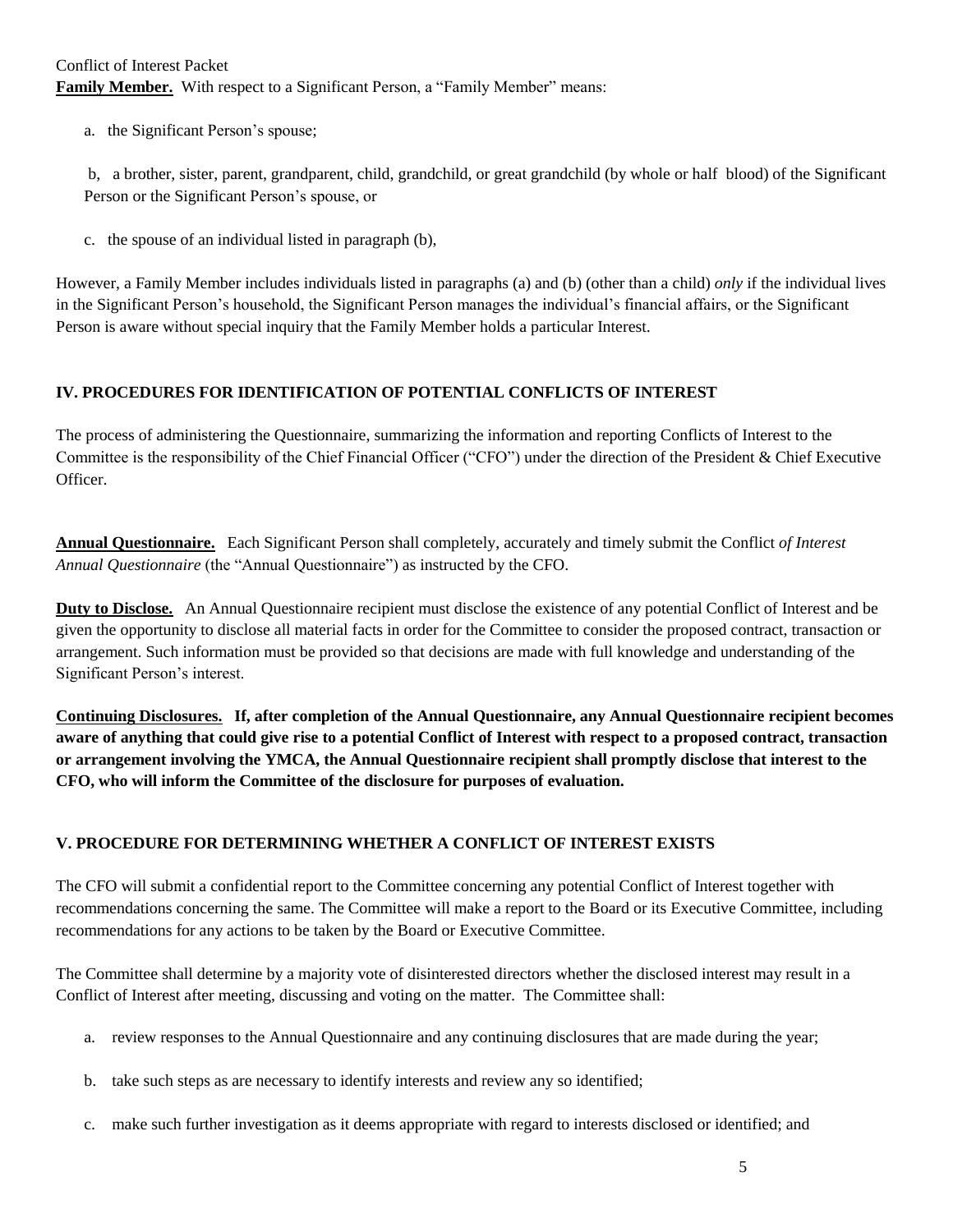d. determine whether any such interest gives rise to a Conflict of Interest.

The Committee may request additional information concerning the relevant interest from all reasonable sources before reaching a determination. An Annual Questionnaire respondent may be asked to make a presentation at the Committee meeting, but after the presentation, he/she shall leave the meeting during the discussion of, and the vote on, the transaction or arrangement involving the possible Conflict of Interest.

## **VI. PROCEDURE WHEN A CONFLICT OF INTEREST EXISTS**

Where a Conflict of Interest is determined to exist, the YMCA shall not enter into the proposed contract, transaction or arrangement unless the Committee has complied with the following:

- a. The Committee shall, evaluate the reported matter, including, as deemed necessary, investigating alternatives to the proposed contract, transaction or arrangement.
- b. After exercising due diligence, the Committee shall determine whether the YMCA can, with reasonable efforts, obtain a more advantageous contract, transaction or arrangement from a person or entity without a Conflict of Interest.
- c. If a more advantageous transaction or arrangement is not reasonably possible or practical, the Committee shall determine by a majority vote of the disinterested directors whether the transaction or arrangement is in the YMCA's "best interest", for its own benefit, and whether it is fair and reasonable. In conformity with the above determination, the Committee shall make its decision as to whether to enter into the contract, transaction or arrangement.
- **d.** The Committee will recommend to the Board or its Executive Committee whether to approve the contract, transaction or arrangement.

# **VII. PROCEDURE FOR VIOLATIONS OF THE POLICY**

- a. If the Committee has reasonable cause to believe a Significant Person has failed to comply with the disclosure requirements in this Policy, it shall inform the person of the basis for such belief and afford the person an opportunity to explain the alleged failure to disclose.
- b. If, after hearing the person's response and after making further investigation as warranted by the circumstances, the Committee determines the person has failed to disclose an actual or possible Conflict of Interest, it shall report the person's failure to the Board for appropriate disciplinary and/or corrective action, up to and including termination of employment or volunteer service.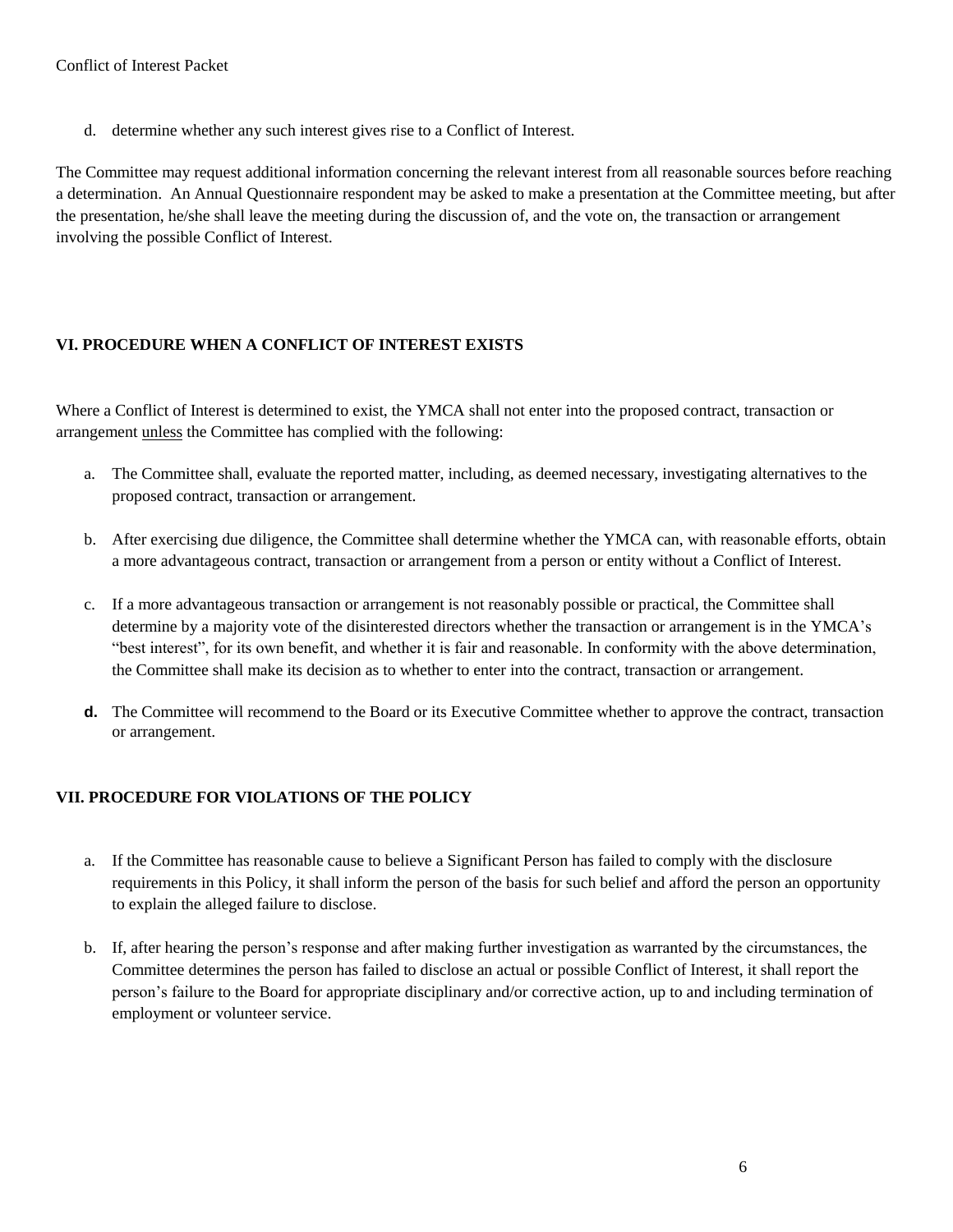# **VIII. DOCUMENTATION OF PROCESS**

The minutes of the Committee shall contain:

- a. The names of the Significant Persons who disclosed or otherwise were found to have an interest being considered at such meeting by the Committee, the nature of the interest, any action taken to determine whether a Conflict of Interest was present, and the Committee's decision as to whether a Conflict of Interest in fact existed.
- b. The names of the persons who were present for discussions relating to the contract, transaction or arrangement, the content of the discussion, including any alternatives to the proposed transaction or arrangement, and a record of any votes taken in connection with the proceedings.
- c. If appraisals (for tangible property) or third party comparable data (for compensation) were considered by the Committee, the nature and source of the data.
- d. The Committee's recommendation, as necessary, to the Board or Executive Committee, regarding the contract, transaction or arrangement.

The minutes of the Board or its Executive Committee shall contain, as appropriate:

- a. The Board's or Executive Committee's decision regarding recommendations of the Committee
- **b.** Documentation that the Board or its Executive Committee have received a report from the Committee regarding the Committee's review of Conflicts of Interests and any actions taken by the Board or Executive Committee with respect thereto.

# **IX. ANNUAL AFFIRMATION STATEMENT**

Each Significant Person shall annually sign the statement at the end of the attached Annual Questionnaire and affirm:

The person has received a copy of this Conflict of Interest Policy,

The person has read and understands the Conflict of Interest Policy,

The person agrees to comply with the Conflict of Interest Policy, and

The person understands the YMCA is a charitable organization and, in order to maintain its federal tax exemption, it must continuously engage primarily in activities that accomplish one or more of its tax-exempt purposes.

# **X. PERIODIC REVIEWS**

To ensure that the YMCA operates in a manner consistent with charitable purposes and does not engage in activities that could jeopardize its tax-exempt status, periodic (at least annual) reviews shall be conducted. The periodic reviews shall, at a minimum, include the following subjects: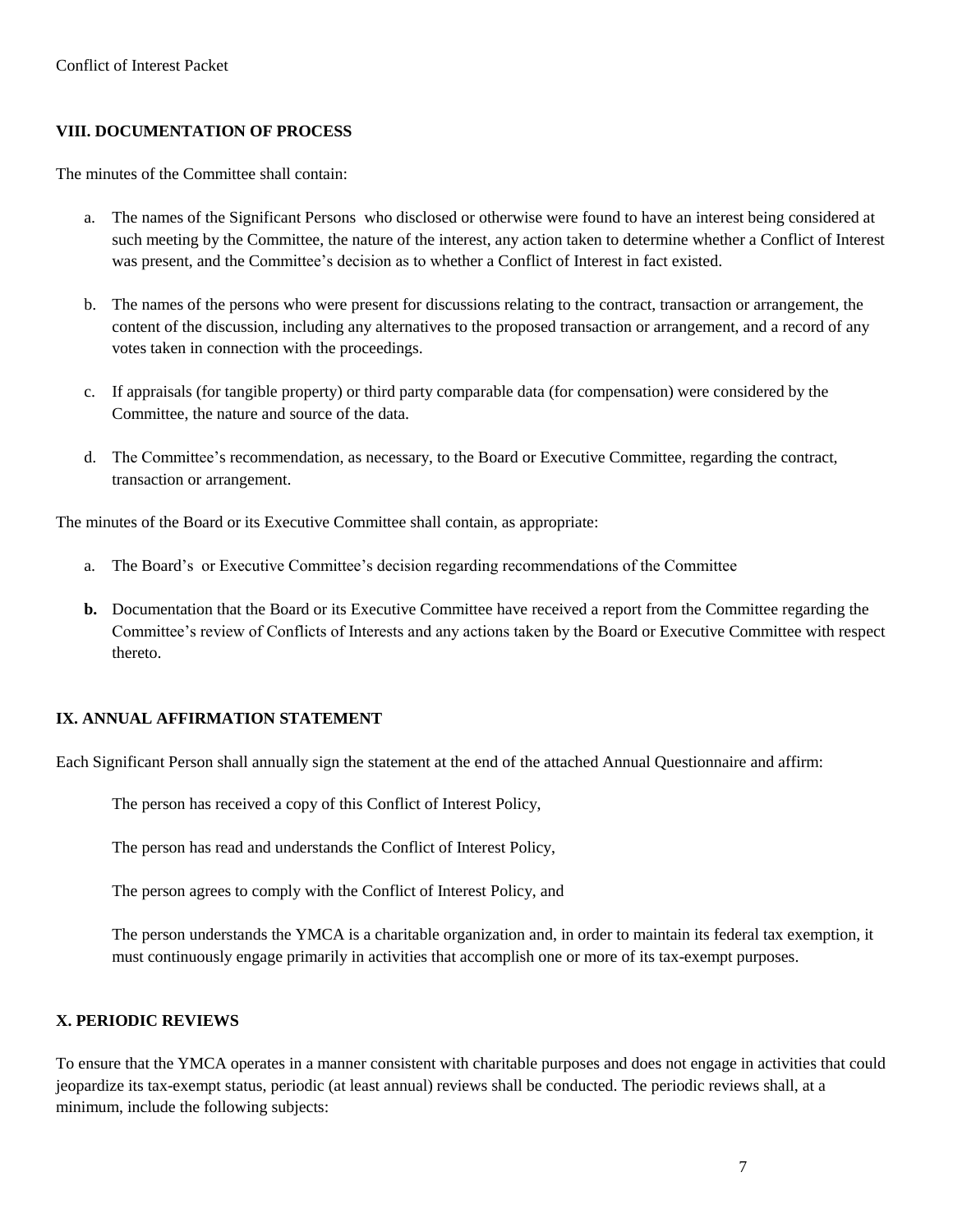Whether compensation arrangements and benefits are reasonable, are based on competent survey information, and are the result of arm's length bargaining.

Whether partnerships, joint ventures, and arrangements with management organizations conform to the YMCA's written policies, are properly recorded, reflect reasonable investment or payments for goods and services, further charitable purposes and do not result in inurement, impermissible private benefit or in an excess benefit transaction.

The Board is responsible to assure these reviews are performed, and may delegate to a committee or task force, which would report results to the Board.

#### **XI. USE OF OUTSIDE EXPERTS**–

When conducting the periodic reviews as provided for in Article X, the YMCA may, but need not, use outside advisors. If outside experts are used, their use shall not relieve the Board of its responsibility for ensuring periodic reviews are conducted.

\*\*\*\*\*\*\*\*\*\*

Approved: Audit Committee - May 13, 2009

Executive Committee - May 21, 2009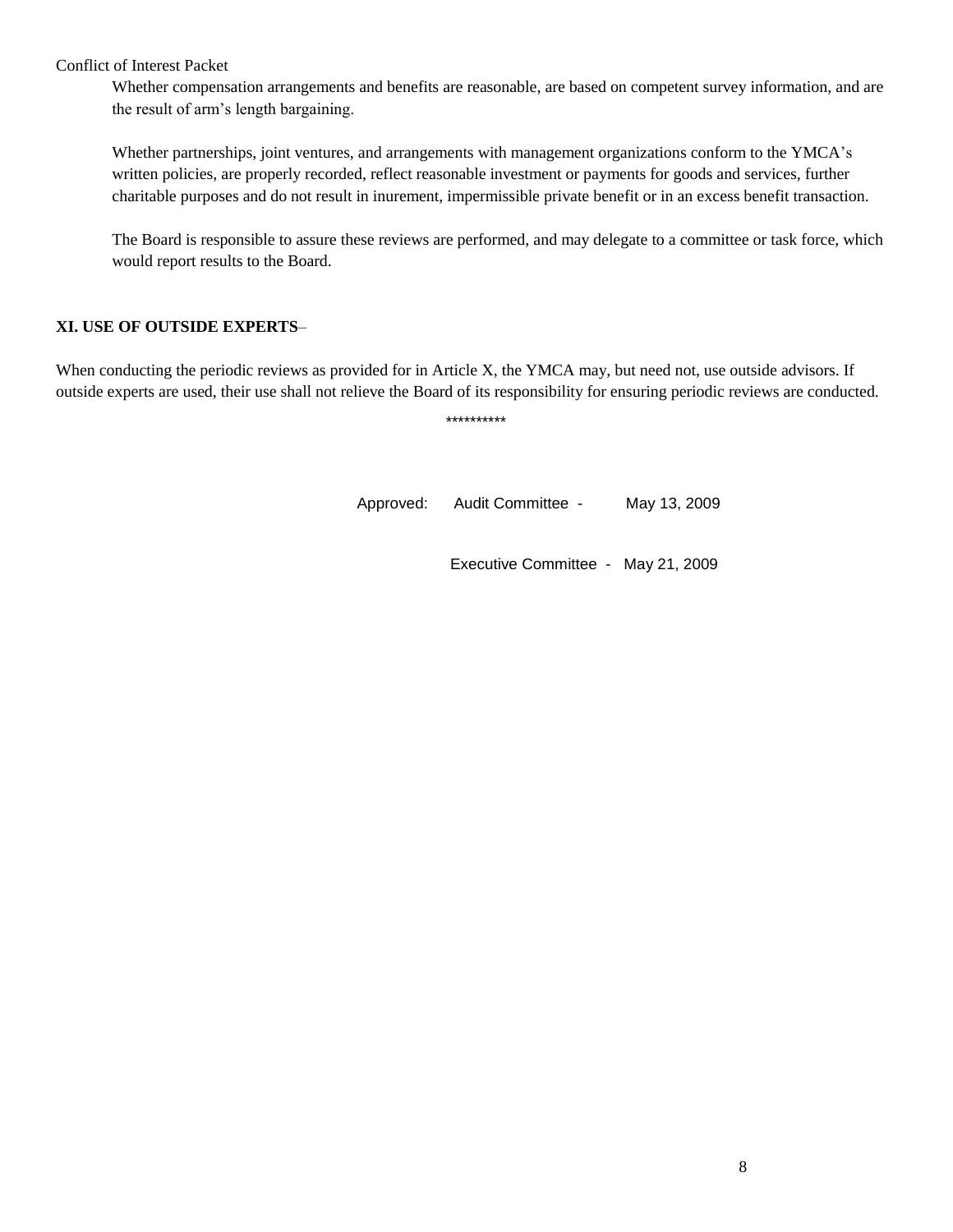**Young Men's Christian Association of Greater Richmond ("YMCA")**

# **Conflict of Interest Annual Questionnaire**

# **Purpose of this Questionnaire**

The Conflict of Interest Policy (the "Policy") adopted by the Board of Directors of the YMCA of Greater Richmond requires disclosure of certain interests. It is not uncommon to have these interests, but it is very important to make them known to the YMCA .

Use this Annual Questionnaire to disclose whether you or your Family Members have certain affiliations, interests or relationships, and/or have taken part in transactions that, in light of your relationship to the YMCA, might possibly give rise to an actual, apparent or potential conflict of interest.

# **How to Use this Questionnaire**

- 1. Please read the Conflict of Interest Policy for the definitions of all capitalized terms used in the Annual Questionnaire.
- **2.** Answer all questions. Check "No" where applicable (**please do not leave any question blank if the correct response is "no").**
- 3. Any response should take into consideration your relationship with and your role within the YMCA.
- 4. Where this Annual Questionnaire refers to "you," it is also referring separately to each Family Member. For purposes of this Annual Questionnaire, the definition of "Family Member" is extremely inclusive. Please refer to the definition provided in Section III of the Conflict of Interest Policy.
- 5. Your response should indicate whether you are disclosing an interest of you or of a Family Member (and, in the case of a Family Member, the nature of your relationship with that Family Member).
- 6. Include all material facts as requested by this Annual Questionnaire.
- **7.** Disclose all possible interests that currently exist, even if you previously reported them. Interests that are new either since the filing of your last Annual Questionnaire, or since the beginning of your relationship with the YMCA should also be reported on this Annual Questionnaire. A potential Conflict of Interest can arise from many circumstances, not just those described in this Annual Questionnaire. **You must report to the Board any relationship that creates an interest that occurs between now and the completion of the next Annual Questionnaire**. **Any potential Conflicts of Interest that arise after the Annual Questionnaire has been completed should be immediately reported to the CFO.**
- 8. Complete the Annual Questionnaire, date it and sign the affirmation at the end of the document.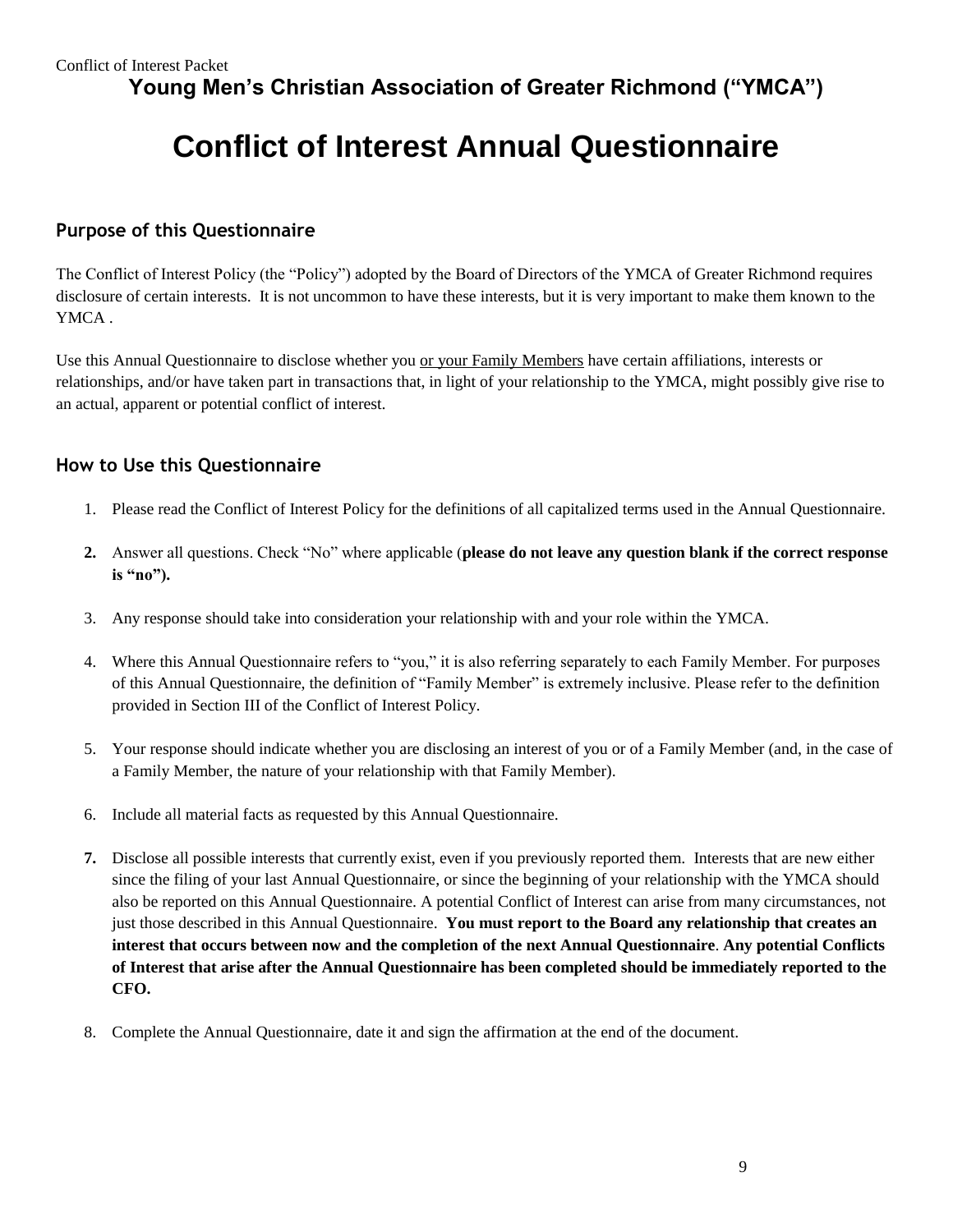#### **CONFLICT OF INTEREST QUESTIONNAIRE AND ACKNOWLEDGMENT**

**NAME**: \_\_\_\_\_\_\_\_\_\_\_\_\_\_\_\_\_\_\_\_\_\_\_\_\_\_\_\_\_\_\_\_\_\_\_\_\_\_\_\_\_\_\_\_\_\_\_\_\_\_\_\_\_\_

**POSITION:** \_\_\_\_\_\_\_\_\_\_\_\_\_\_\_\_\_\_\_\_\_\_\_\_\_\_\_\_\_\_\_\_\_\_\_\_\_\_\_\_\_\_\_\_\_\_\_\_\_\_\_\_\_\_

In accordance with the purposes and intent of the Conflict of Interest Policy adopted by the YMCA of Greater Richmond, a copy of which has been furnished to me, I hereby disclose that I or my Family Members have the following affiliations, interests or relationships, and/or have taken part in the following transactions:

#### **I. BACKGROUND**

A. What position(s) do you hold and what relationship(s) do you maintain with respect to the YMCA (*e.g.*, trustee, director, committee member, officer, Key Employee, executive, professional advisor, vendor, etc.)?

### **II. OUTSIDE INTERESTS**

- A. Do you or any Family Member (as defined previously) hold, directly or indirectly, through business, investment or immediate family, any of the following:
	- i. An ownership or investment interest in a company that does or may do business with, or that competes with, the YMCA, regardless of the percentage of ownership or value of the ownership interest?

( ) No ( ) Yes - Explain below

ii. A compensation arrangement with any company that does or may do business with, or that competes with, the YMCA (such as compensation for employment or independent contractor services, consulting fees, board stipends or fees, advisory committee fees, honoraria and the like)?

( ) No ( ) Yes - Explain below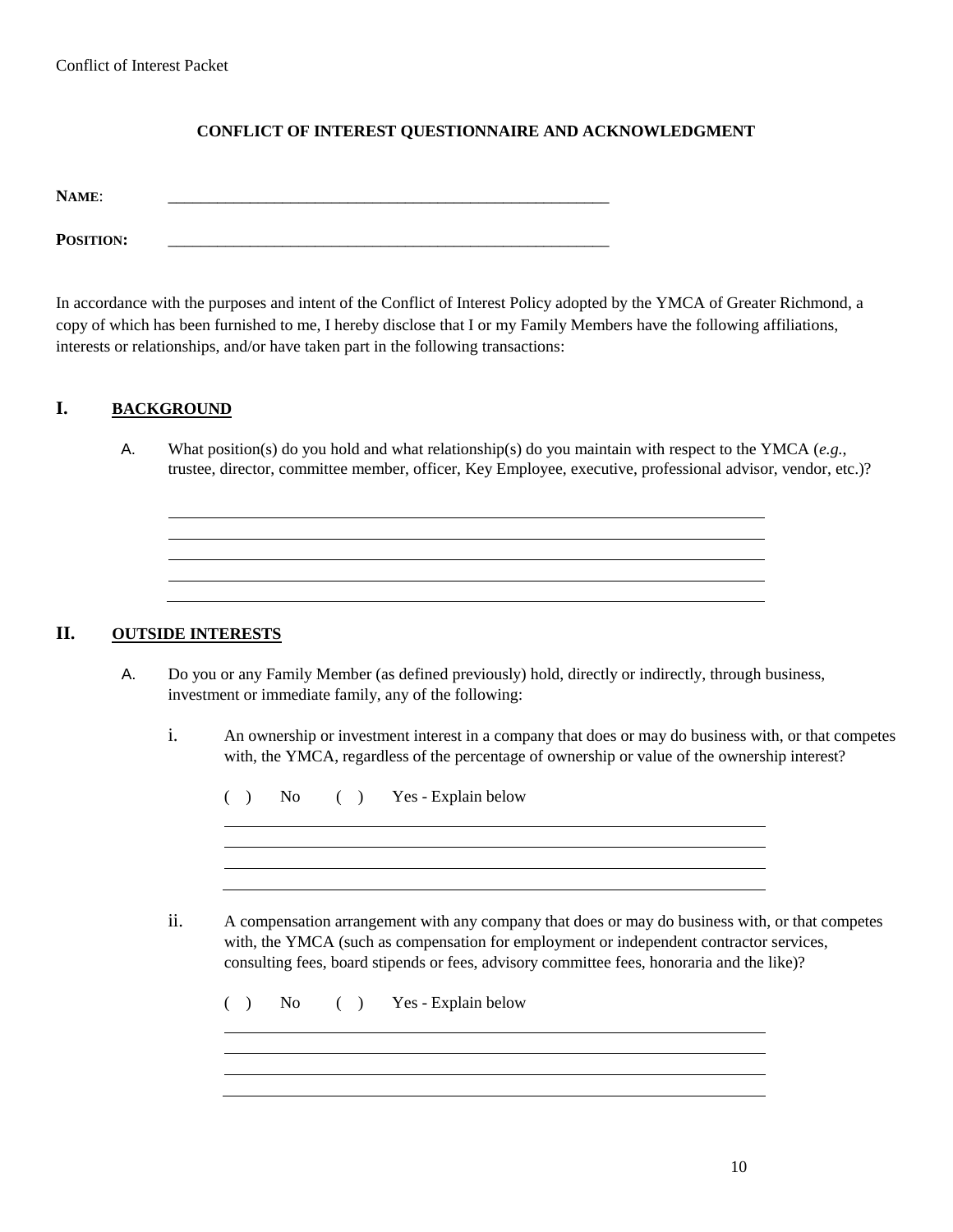| iii. | A director, trustee, officer or board committee position with any other company or not-for-profit<br>organization that does or may do business with, or that competes with the YMCA (including<br>competition for grants or donations)?                                                                                                                        |  |  |  |  |  |  |  |  |  |  |  |
|------|----------------------------------------------------------------------------------------------------------------------------------------------------------------------------------------------------------------------------------------------------------------------------------------------------------------------------------------------------------------|--|--|--|--|--|--|--|--|--|--|--|
|      | $( )$ Yes - Explain below<br>No<br>( )                                                                                                                                                                                                                                                                                                                         |  |  |  |  |  |  |  |  |  |  |  |
| iv.  | Any personal loans, advances or other borrowing from, or indebtedness to, any customer or supplier<br>who also does or may do business with the YMCA? (You may exclude charge cards, and personal or<br>mortgage loans at market rates at financial institutions such as banks, finance companies, insurance<br>companies, and savings and loan associations.) |  |  |  |  |  |  |  |  |  |  |  |
|      | ( ) Yes - Explain below<br>No.<br>( )                                                                                                                                                                                                                                                                                                                          |  |  |  |  |  |  |  |  |  |  |  |
|      |                                                                                                                                                                                                                                                                                                                                                                |  |  |  |  |  |  |  |  |  |  |  |
|      |                                                                                                                                                                                                                                                                                                                                                                |  |  |  |  |  |  |  |  |  |  |  |
|      | Do you or any Family Member compete, directly or indirectly, with the YMCA in the purchase or sale of<br>property, rights, interests or services or with respect to any transaction to which the YMCA is a party?                                                                                                                                              |  |  |  |  |  |  |  |  |  |  |  |
| ( )  | ( ) Yes - Explain below<br>No.                                                                                                                                                                                                                                                                                                                                 |  |  |  |  |  |  |  |  |  |  |  |
|      |                                                                                                                                                                                                                                                                                                                                                                |  |  |  |  |  |  |  |  |  |  |  |
|      | any other company that does or may do business with, or that competes with, the YMCA?                                                                                                                                                                                                                                                                          |  |  |  |  |  |  |  |  |  |  |  |
|      | ( ) Yes - Explain below<br>No                                                                                                                                                                                                                                                                                                                                  |  |  |  |  |  |  |  |  |  |  |  |
|      | Do you or any Family Member provide directive, managerial, consultative or other services to or on behalf of                                                                                                                                                                                                                                                   |  |  |  |  |  |  |  |  |  |  |  |
|      | Do you or any Family Member employ or otherwise retain any YMCA personnel for work on non-YMCA<br>business done outside of the YMCA?                                                                                                                                                                                                                           |  |  |  |  |  |  |  |  |  |  |  |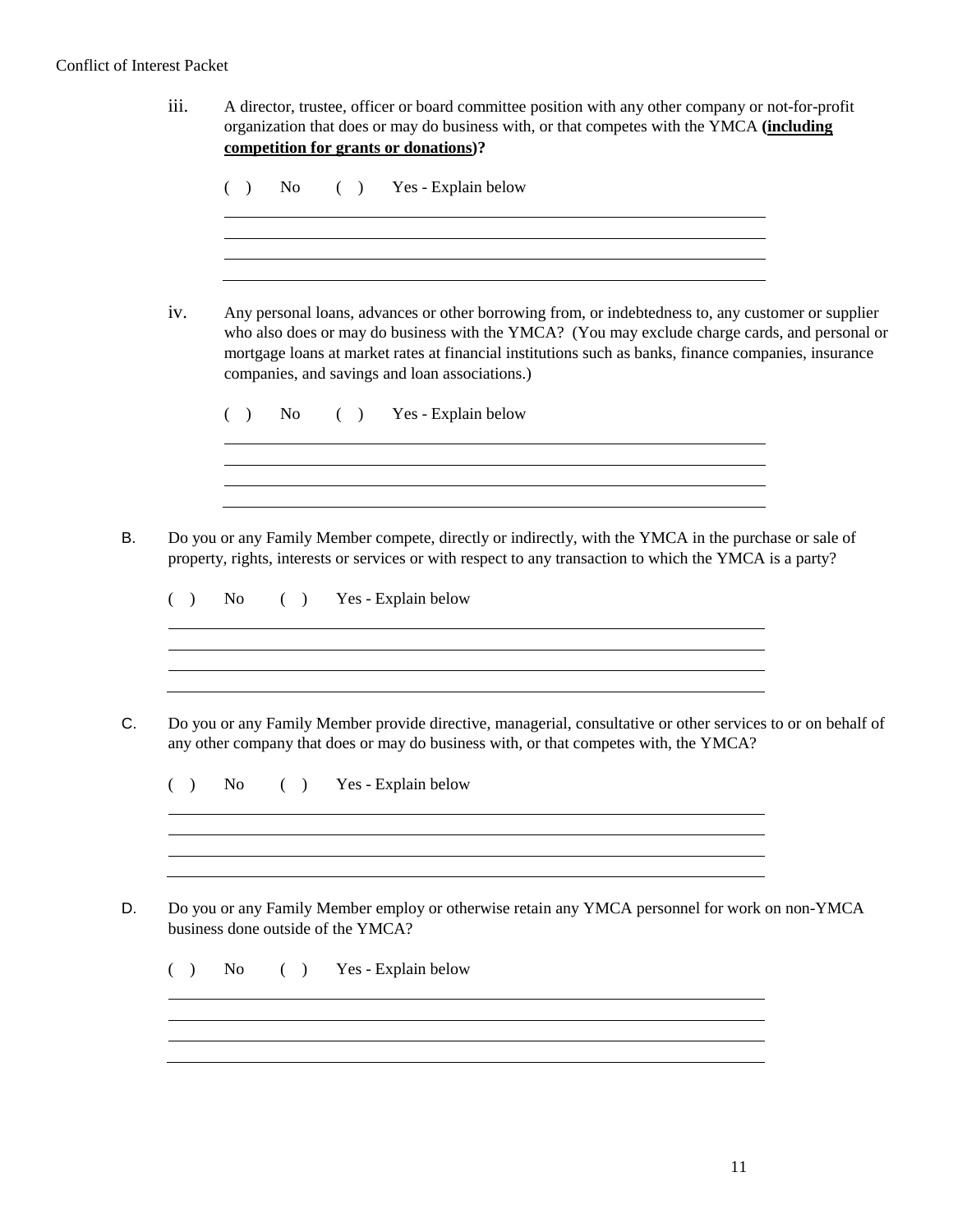E. Have you or any Family Member used YMCA property to conduct business that is not YMCA business, without prior approval of an executive of the YMCA?

|       |     |            | assignment with the YMCA? |                                                   |                     |                                                                                                                        |  |  |  | If you are employed by the YMCA, have you or any Family Member accepted assignments outside of the<br>YMCA, either as an employee or as an independent contractor, over and above your primary or full-time               |  |
|-------|-----|------------|---------------------------|---------------------------------------------------|---------------------|------------------------------------------------------------------------------------------------------------------------|--|--|--|---------------------------------------------------------------------------------------------------------------------------------------------------------------------------------------------------------------------------|--|
| ( )   | No. |            | (                         | Yes - Explain below                               |                     |                                                                                                                        |  |  |  |                                                                                                                                                                                                                           |  |
|       |     |            |                           | that serves residents in the YMCA's service area? |                     | and the control of the control of the control of the control of the control of the control of the control of the       |  |  |  | Do you or any Family Member hold an elected or appointed office or other position of public responsibility                                                                                                                |  |
| $($ ) |     | No results |                           | ( ) Yes - Explain below                           |                     |                                                                                                                        |  |  |  |                                                                                                                                                                                                                           |  |
| YMCA? |     |            |                           |                                                   |                     | <u> 1989 - Johann Stoff, deutscher Stoffen und der Stoffen und der Stoffen und der Stoffen und der Stoffen und der</u> |  |  |  | Have you or any Family Member been a party to any action, suit or proceeding during the past five years that<br>might be deemed material to evaluating your ability, your integrity or your interests with respect to the |  |
| (     |     | No results | (                         |                                                   | Yes - Explain below |                                                                                                                        |  |  |  |                                                                                                                                                                                                                           |  |
|       |     |            |                           |                                                   |                     |                                                                                                                        |  |  |  |                                                                                                                                                                                                                           |  |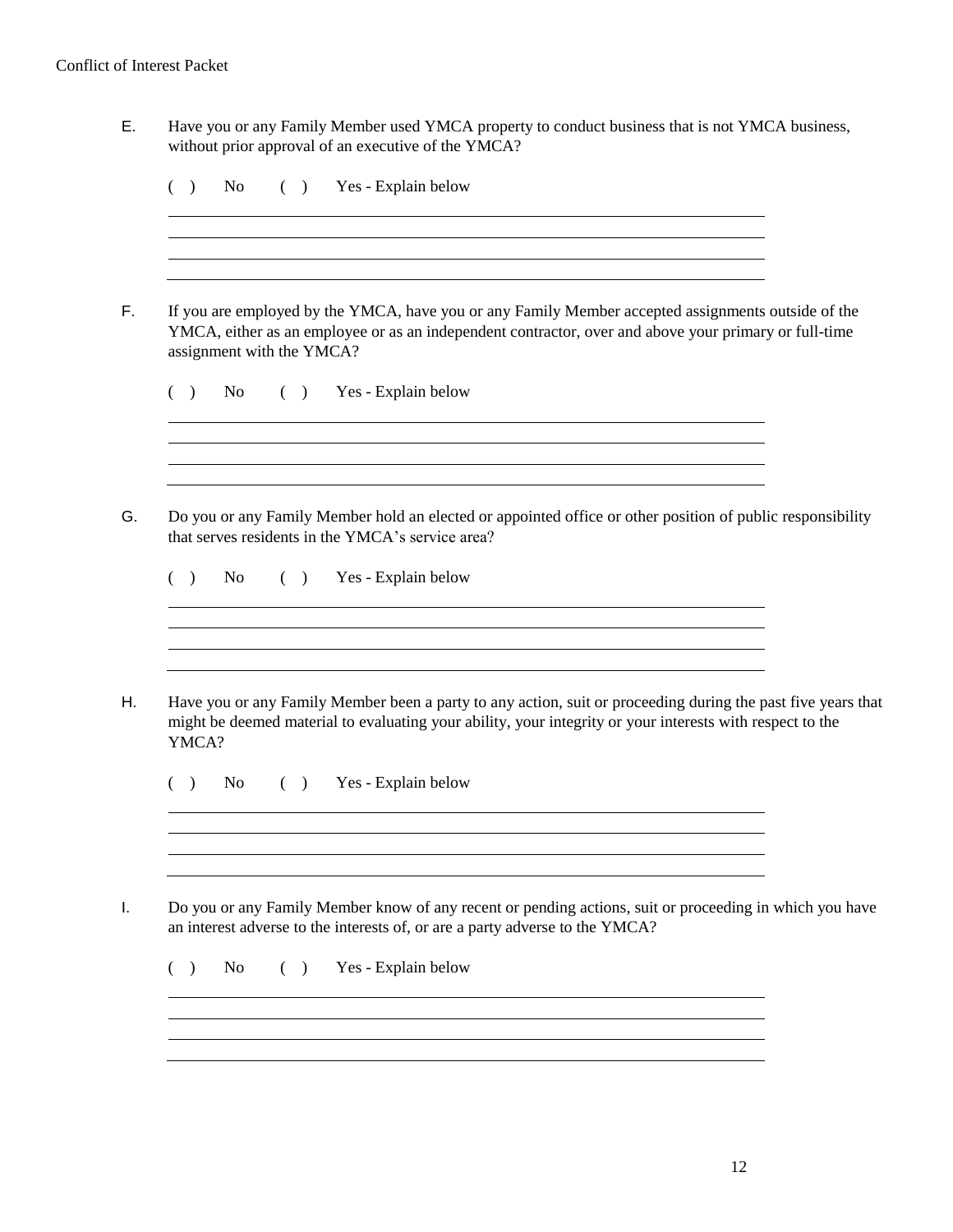### **III. INSIDE ACTIVITIES**

A. In your area of direct responsibility within the YMCA, do you employ or otherwise retain any Family Member **or other individual with whom you have a business or personal relationship?**

( ) No ( ) Yes - Explain below

B. Have you or any Family Member attempted to influence the YMCA concerning the employment or retention of any Family Member **or other individual with whom you have a business or personal relationship?**

( ) No ( ) Yes - Explain below

C. Attached to this form is a complete list of the directors, officers, Key Employees and significant service providers for the YMCA of Greater Richmond. We need certain additional information to complete the annual Form 990 tax return for the YMCA. Please answer the following questions as they pertain to the attached list:

i. **Is any person on the list a Family Member?**

If yes, please specify name and relationship: \_\_\_\_\_\_\_\_\_\_\_\_\_\_\_\_\_\_\_\_\_\_\_\_\_\_\_\_\_\_\_\_\_\_

ii. **Are you an employee of any person or entity on the list?**

If yes, please specify employer(s):  $\qquad \qquad$ 

iii. **Do you (PERSONALLY, and not through any business interests) have a written contract with any person or entity on the list?** (You may exclude charge cards, and personal or mortgage loans at market rates at financial institutions such as banks, finance companies, insurance companies, and savings and loan associations.)

If yes, please specify name and relationship: \_\_\_\_\_\_\_\_\_\_\_\_\_\_\_\_\_\_\_\_\_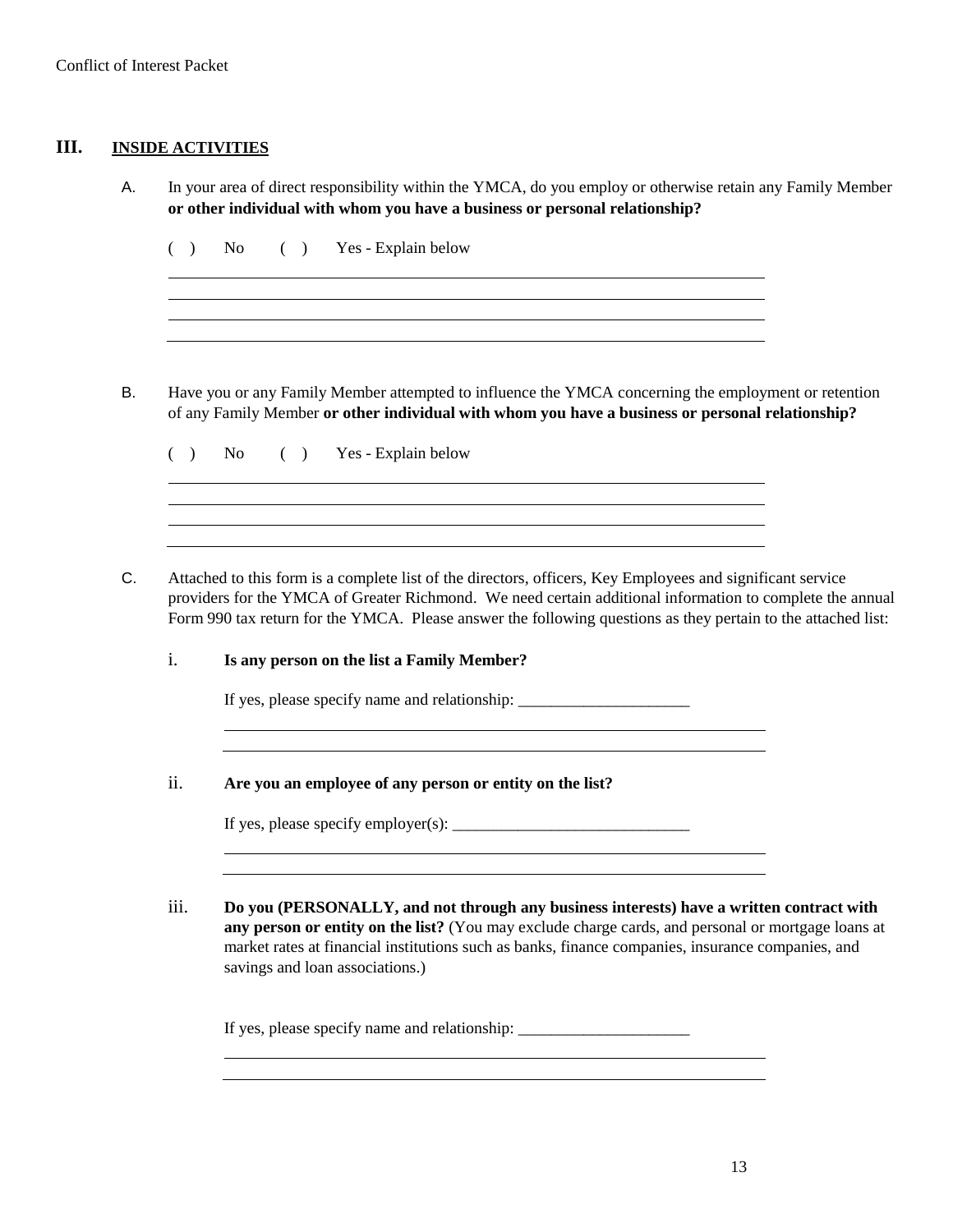iv. **Do you (PERSONALLY, and not through any business interests), together with any person or persons on the list, have more than a 35% ownership interest in any corporation, partnership or trust?**

If yes, please specify name and relationship:

#### **IV. GIFTS, GRATUITIES AND ENTERTAINMENT**

A. Have you or any Family Member accepted gifts, entertainment, benefits, discounts or other favors from any outside entity that does, or is seeking to do, business with, or is a competitor of, the YMCA, under circumstances which someone might think that such action was intended to influence or possibly would influence you in the performance of your duties on behalf of the YMCA? This does not prohibit the acceptance of reasonable entertainment by suppliers or prospective suppliers or items of nominal value that are clearly tokens of respect or friendship and not related to any particular transaction or activity when the value of such entertainment or items does not exceed One Hundred Dollars (\$100.00).

( ) No ( ) Yes - Explain below

B. Have you or any Family Member accepted any gifts, honoraria, perquisites, favors or benefits valued in excess of One Hundred Dollars (\$100.00) from customers, suppliers or agents of the YMCA?

( ) No ( ) Yes - Explain below

#### **V. OTHER**

In the space below, please disclose any other interest, activities, investments, arrangements, events, transactions or involvement that you think might be relevant for full disclosure of all actual, apparent or possible Conflicts of Interest involving yourself, Family Members or others in accordance with the terms and intent of the YMCA's Conflict of Interest Policies. If none, indicate "none." **[Use additional pages as necessary.]**